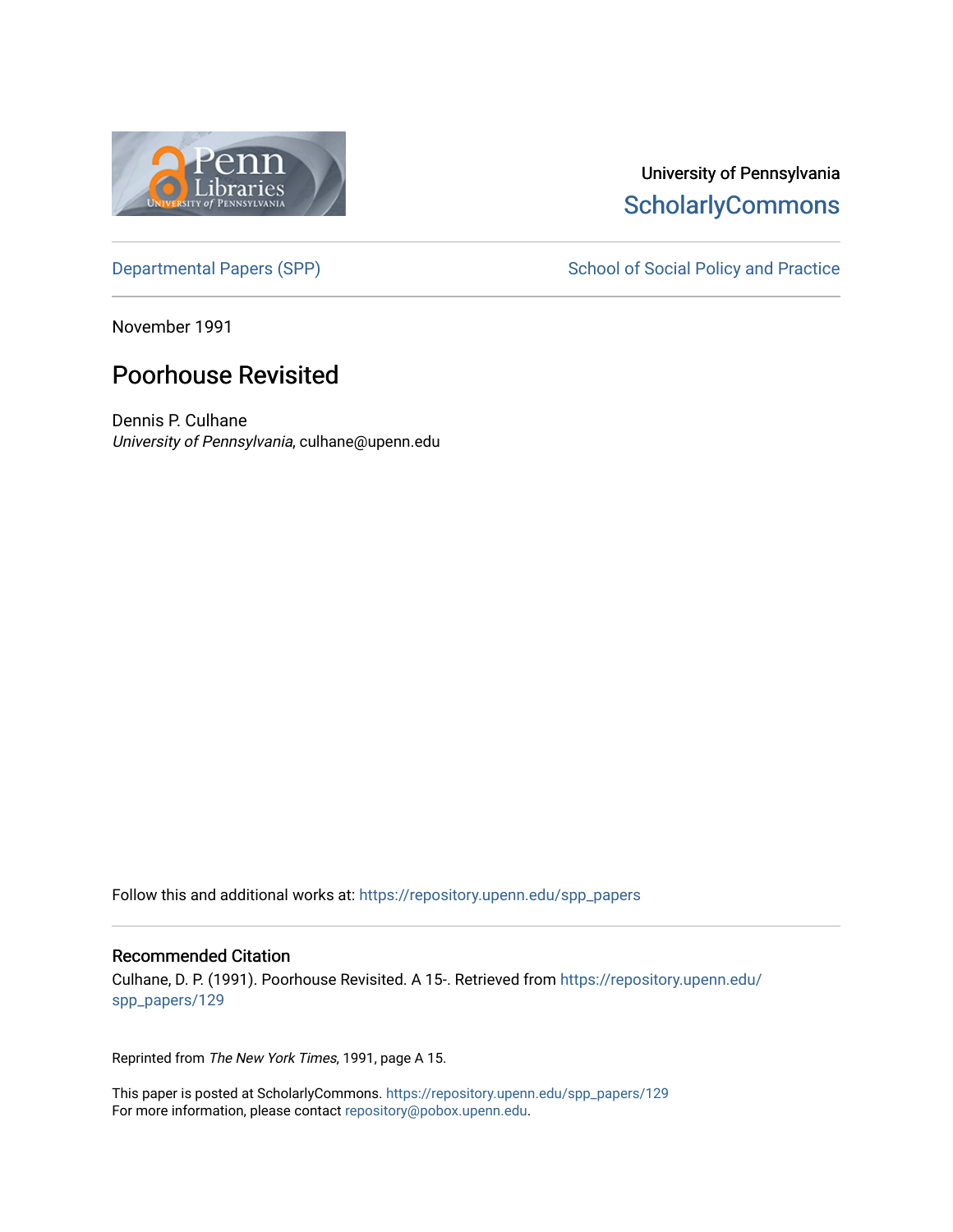### Poorhouse Revisited

#### Abstract

The shelter reveals a charade in American welfare policy, pretending to show concern for the visible poor while demonstrating contempt for the invisible poor -- those struggling to keep a day ahead of homelessness. As we try to help the homeless with shelters, we ignore the policies that continue to put people in them.

#### Keywords

homelessness, policy analysis

#### **Comments**

Reprinted from The New York Times, 1991, page A 15.